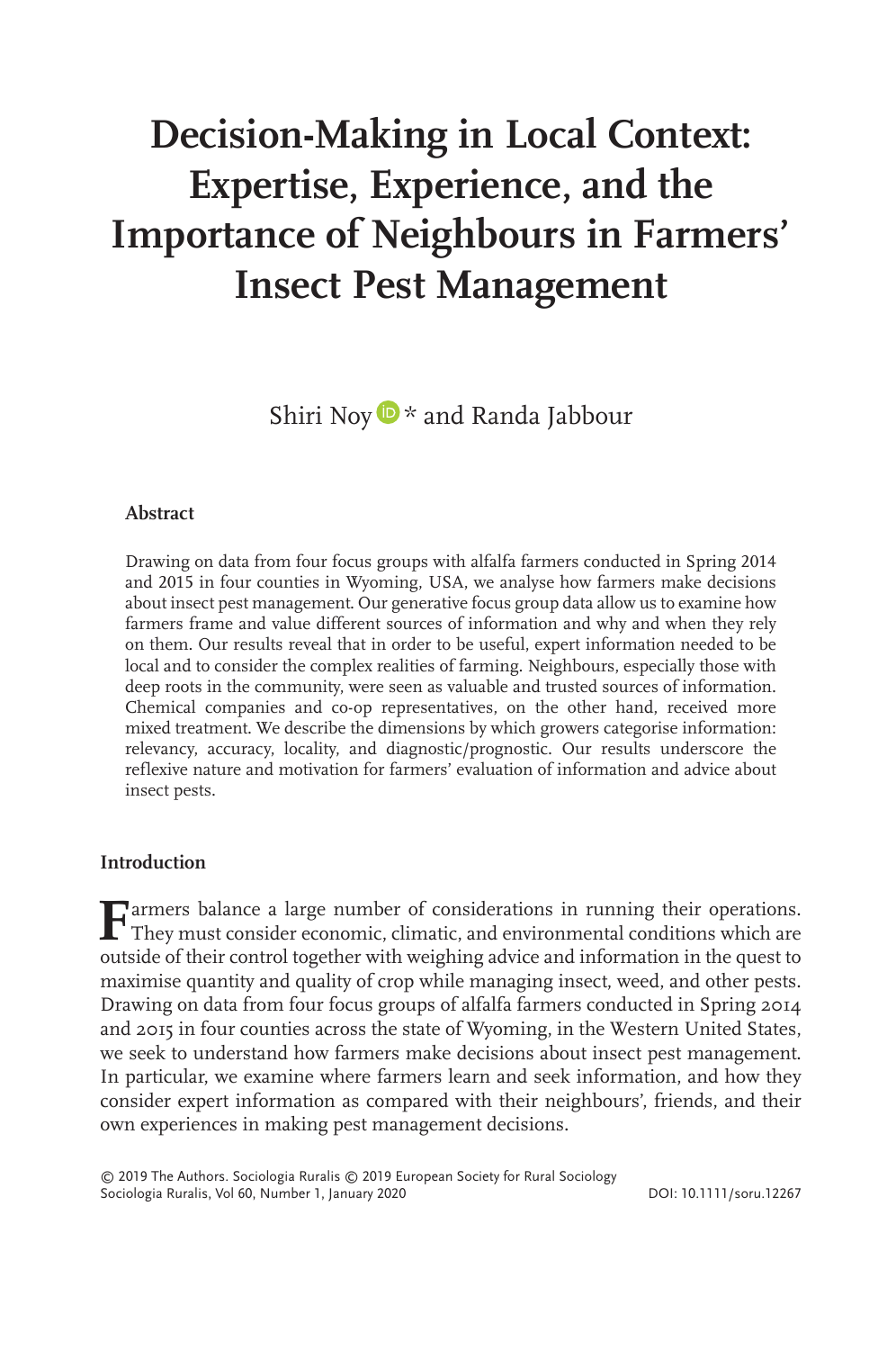Alfalfa is the largest acreage crop in the state of Wyoming, valued at over \$200 million in 2017 (USDA-NASS 2018). Alfalfa is most often harvested for hay (either for sale or for feeding on-farm animals) and sometimes farmed for seed. Insect pest management in alfalfa remains a major challenge not only in Wyoming but throughout the Western United States and is a central concern of farmers. Understanding farmers' decision making allows us to make several contributions: *first*, our study contributes to the literature in rural sociology that seeks to understand how farmers make decisions and weigh information in the context of complex systems by introducing additional data from generative focus groups; *second*, our analysis synthesises largely disparate streams of research on expertise (coming out of sociology and social science), communities and networks (coming out of rural sociology), and farmer decision-making (coming out of agricultural research) to understand insect pest management, distinguishing across sources and types of information; and *third*, our results contribute to the practical body of scholarship by agroecologists and university Extension professionals that seek to understand how farmers make decisions in the face of insect pests and other challenges in an effort to facilitate learning and better farming techniques.

There exists a tension in both science and technology studies and rural sociology between conceptions of expertise and experience. While the former is more focused on theoretical and conceptual distinctions, the latter is often more interested in farmers' behaviours and lived experience. Further, this literature in rural sociology points squarely to the importance of social context: farmers draw on local and personal experience and information differentially based on trust and embeddedness in different communities and relationships with different actors. Further complicating the landscape, an interdisciplinary effort across agricultural, social, and behavioural sciences seeks to map farmer decision making. We begin by reviewing these three streams of literature, discuss our data and analytic approach. Then, we identify themes in the data, and discuss how they bear on existing research on expertise, experience, and farmer decision-making. Finally, we conclude with an overview of our findings and a discussion of the implications of this research.

#### **Expertise and experience**

Expertise and in particular scientific expertise relies on the ability of experts to provide certified knowledge (Merton [1942] 1973; Nelkin 1975). In particular, scientists provide technical knowledge, producing valid and reliable information about the world (O'Brien 2012). Scientific information is often viewed as valid and reliable by virtue of the method of its collection. However, this conception of expert information relied not just on scientific *methods* but also on scientific *credentials.*

However, scientific information, particularly that collected in labs or via randomised and control versus treatment conditions, may be seen as too far removed from the complex reality of farming (Wynne 1992; Röling and van de Fliert 1994). In this way, science may seek to generalise or universalise information in a way that renders it less useful to farmers or other practitioners. Local information and expertise, often based on experience rather than scientific findings, is particularly important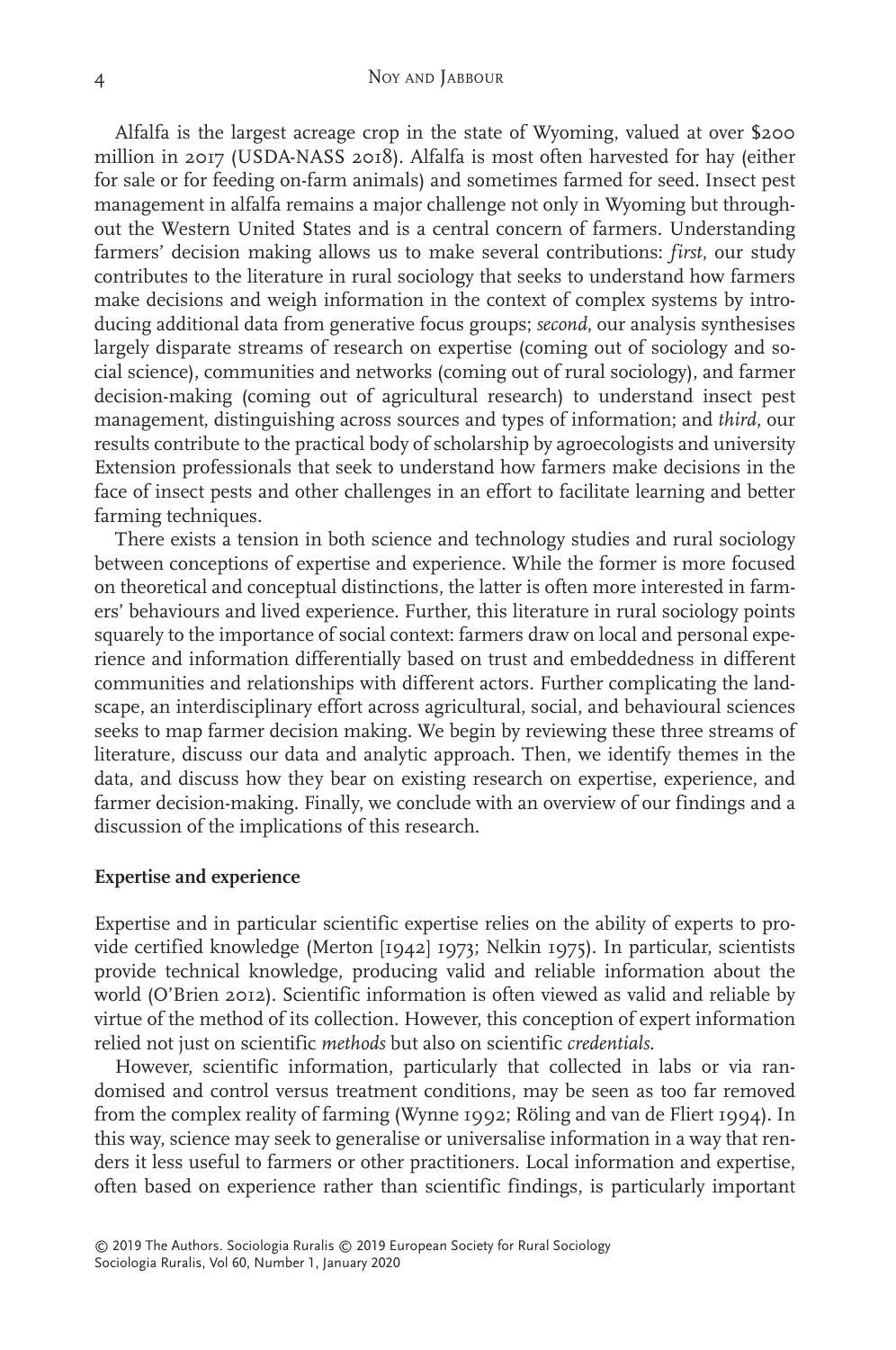in farming, where farmers are subject to conditions that are not only unpredictable (weather, rainfall), but also mutually constitutive (weather affects insect populations) and localised (neighbour's decisions on whether and how to address insect pests may affect their prevalence in your field). Therefore, sources of information that are localised will likely be more prized. Temporality too can influence how experience becomes expertise: farmers are oriented towards past history and their own experiences which may challenge uptake of new information with its focus on continuity and incremental progression (Riley 2008). This is consistent with research that finds farmers' learning relies on first-hand experiences both in the USA and internationally (Eckert and Bell 2005, 2006; Wyckhuys and O'Neil 2007; Franz *et al.* 2010), experience is predictive of long-term strategies for weed management (Jabbour *et al.* 2014), and grower-to-grower information sharing is particularly effective (Röling and van de Fliert 1994; Crawford *et al.* 2015).

At the same time, farmers are becoming increasingly reliant on external support to run their farms: both for fixing broken machinery, and adapting to legislation, environmental processes, and policy issues (Tousvalis *et al*. 2000; Ingram 2008). Existing research has argued that agriculture has undergone a process of 'deskilling' (Braverman 1974; Bell *et al.* 2015) whereby new technologies and chemicals come to replace skilled labour (Pfeffer 1992). In farming, the grower is both a manager and a labourer which makes such deskilling less straightforward. Nonetheless, scholars have argued that technology has replaced farmer expertise in some instances.

The dependence on external information (regulatory, chemical, technological, and technical) introduces new 'knowledge-cultures' (Tousvalis *et al*. 2000, p. 911) where sense-making (though it is interactive and fluid) varies across types of practical understanding and knowledge (Morris 2006). The result may be that regulatory and commercial frameworks, which emphasise universal and uniform knowledge, come to increasingly influence decision-making. For example, Moore (2008) uses evidence from Mali, the Ukraine, and Indonesia and finds that while local and scientific knowledge contribute to farmers' decision-making, commercial knowledge networks, including exporters, importing brokers, and inspection agents, were dominant. In another example, the development of hybrid corn meant that farmers no longer utilise their own carefully honed knowledge to select corn seed. Seed companies then function as 'experts' replacing farmer experimentation and experience (Fitzegerald 1993).

There are several actors that straddle the conceptual border between expert and non-expert. For example, Extension professionals can lay claim to scientific expertise by virtue of educational and other credentialing though their methods are not always reliant on scientific expertise. Instead, they are also often deeply embedded in the community and have localised knowledge and experience, factors that have been recently highlighted as key to improving Extension efficacy (Bessette *et al*. 2018). This is also true of Weed and Pest professionals in Wyoming, where Weed and Pest is a programme out of the state's Department of Agriculture Technical Service and is tasked with coordinating weed and pest activities in Wyoming via county-level local personnel. Finally, a farmer who has been effectively dealing with a challenge (for example, a particular insect pest) may be seen as an expert by virtue of experience rather than any educational credentialing or the application of standard scientific methods (e.g., control and treatment groups) to the treatment of a particular problem. That is,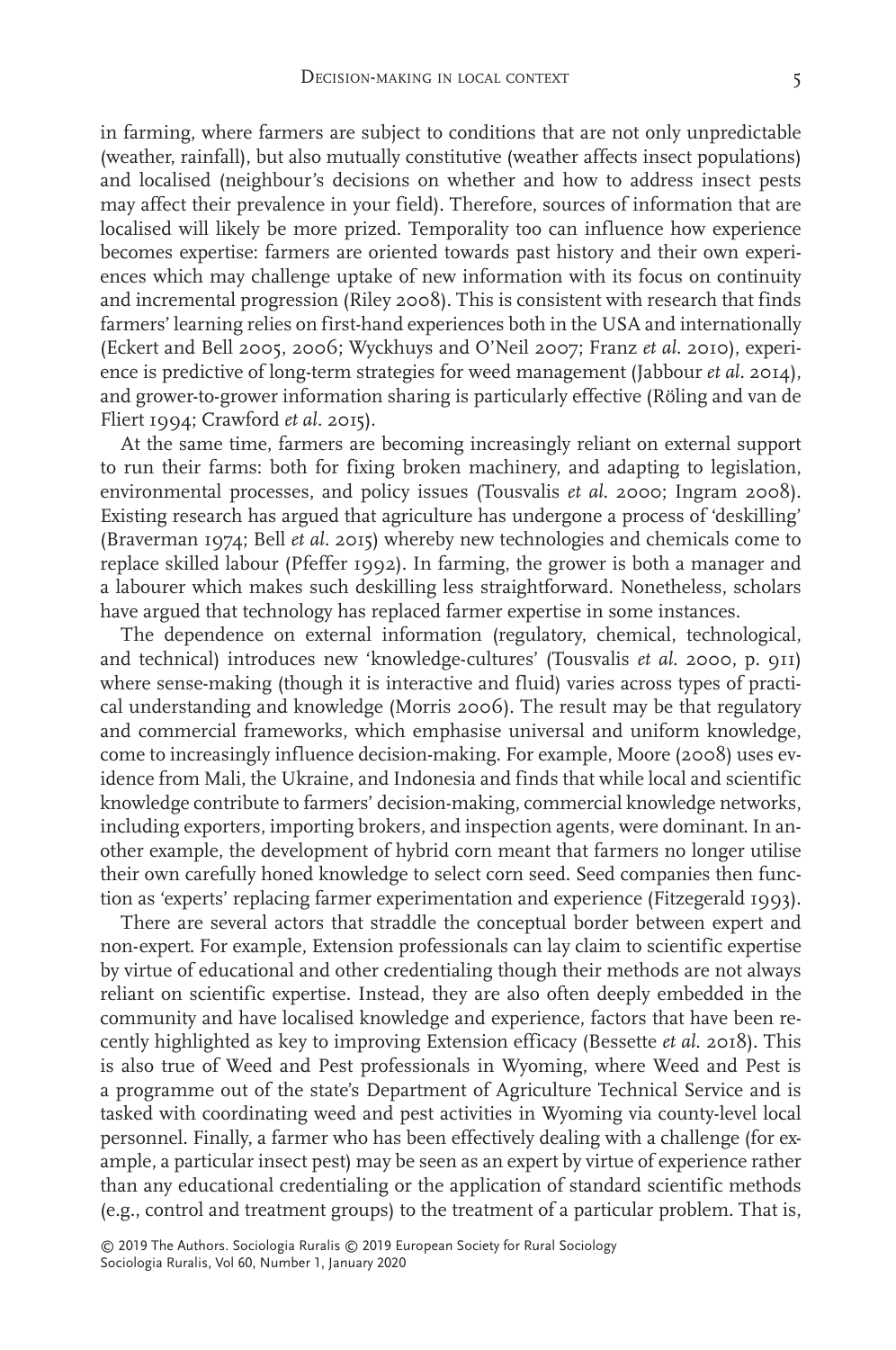growers may rely on experience rather than scientific credentials or methodologies for addressing issues and therefore recognise that as expertise.

# **The importance of context: farmer networks, trust, and learning**

Farmer networks have been shown to be important for farmers' decision-making in several domains. For example, recent research on farmers' adaptation to climate change also suggests that more scientific information may be insufficient to influence farmers' practices but rather that knowledge needs to be linked to trusted agricultural networks. This further underscores the importance of sources of information and how they are embedded in broader social context (Morton *et al*. 2017). One metaanalysis of farmers' adoption of Best Management Practices (BMP, otherwise known as conservation practices to reduce runoff from agricultural lands and subsequent pollution of waterways) suggests that access to and quality of information is most influential in farmers' adopting best practices, but that being connected to local networks of farmers was also a salient factor (Baumgart-Getz *et al*. 2012).

Scientific insights have been found to be more effective, and farmers more receptive to them, when they interact with 'local knowledge stocks' (Clark and Murdoch 1997, p. 56) and when scientists engage with local actors. This may be partly owing to the imbalance of power and intervention between farmers and experts where experts with agendas aim to convince farmers to follow their advice (Long and van der Ploeg 1989; Ingram 2008). A recent report from the UK recommends involving friends and family in knowledge exchange activities, and channelling new information via existing networks to maximise engagement (Rose *et al*. 2018a). Community context is also important, for example, farmers were more likely to seek to control invasive species if they felt this was normative and that there would be community reciprocity (Niemec *et al.* 2016). The acceptance of scientific evidence by farmers relies on trust and credibility, which are often contingent on the social relationships and identities of those producing and disseminating scientific knowledge (Wynne 1992). Altogether, these literatures urge us to move away from focusing on farmers as disconnected individuals, rather centring farmers' decision-making in context (Rose *et al*. 2018b).

#### **Farmer decision-making and technology**

Within rural sociology and agricultural studies, another related stream of research focuses more squarely on farmer decision-making. While this literature necessarily incorporates insights on experience, expertise, contexts, and resources, it more squarely positions farmers as considering competing demands, and their interaction with new technologies and challenges. Researchers find that when confronting weeds and weed management, farmer and scientific expert 'mental models' were similar in terms of conceptual knowledge, but differ in emphasis (Jabbour *et al.* 2013; Zwickle *et al.* 2016). For example, while experts focused on yield loss as a result of weeds, farmers discussed not only yield lost but also time and labour costs. In another example, farmers' decisions about using Bt corn (genetically modified to express the *Bacillus thuringiensis* toxin) relies most strongly on farmers' own or other local experiences in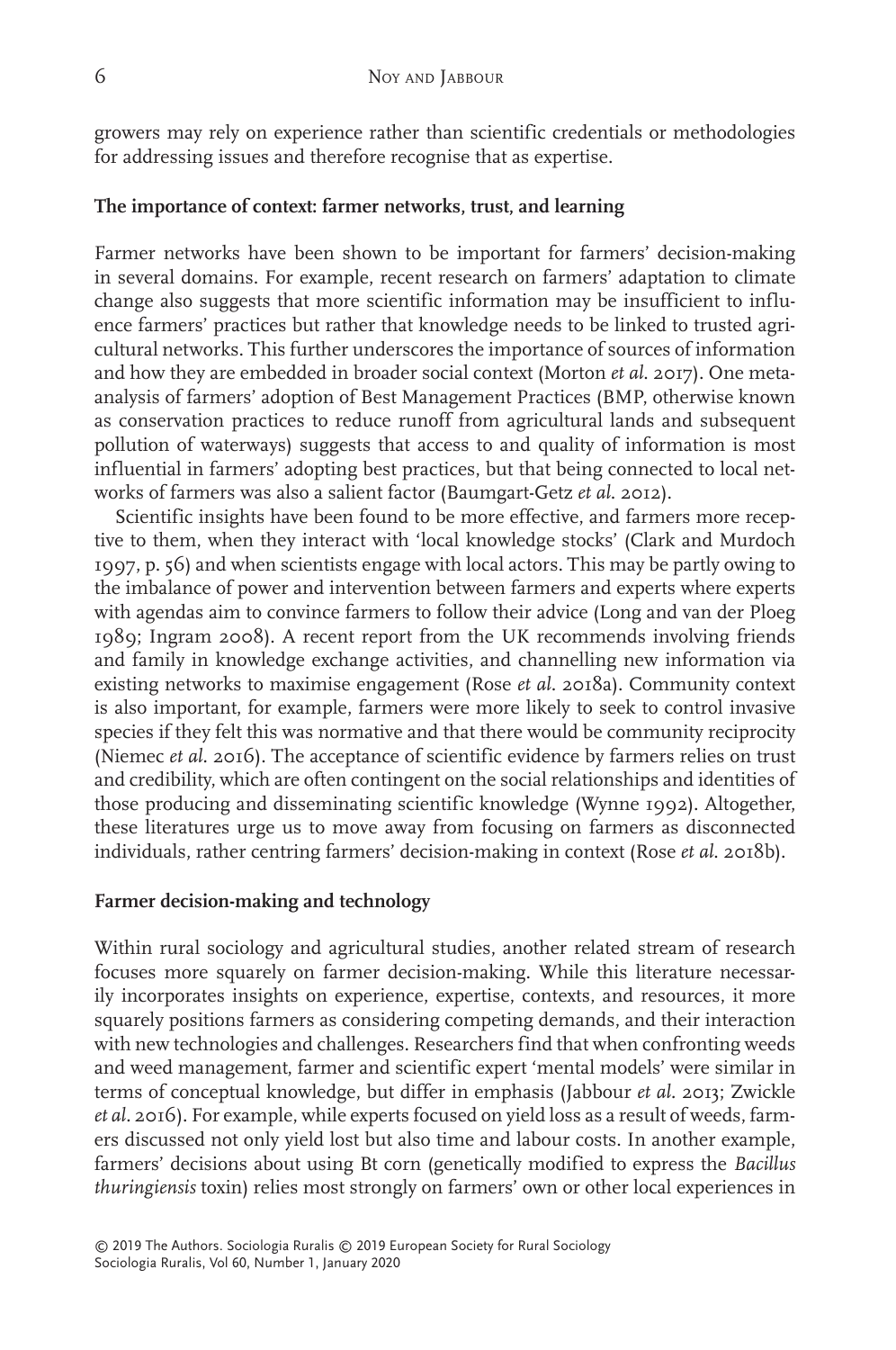making this decision, challenging the notion that technology necessarily displaces farmer skills, at least in decision-making (Kaup 2008). This experiential knowledge is characterised by attentiveness, responsiveness, and adaptation to the material environment and create situated expertise among farmers (Krzywoszynska 2016).

Despite the undeniable effect that new technologies have on farmer behaviour other studies continue to highlight the importance of peer networks and farmer-tofarmer learning together with farmers' own experiences in informing their behaviours (Thomas *et al*. 1990; Compagnone and Hellec 2015; Noy and Jabbour 2017). Some of these insights come from the understanding that experimental research, under controlled conditions 'can have only limited applicability to actual farming operations because of limitations intrinsic to the probabilistic extrapolation of experimental results to highly variable biological and social systems' (Kloppenburg 1991, p. 521). This concern with complexity, and the applicability of 'expert' technology, including pesticides, and information to their own situations shapes the ways in which growers weigh the benefits and costs of different solutions to multiple and varied problems.

### **Data and methods**

We draw on data from four focus groups in four counties across the state of Wyoming in Spring 2014 and Fall 2015, which we have named: North, South, East, and Middle Counties in order to preserve anonymity. Informed consent was obtained from all individual participants included in the study. These focus groups were part of a larger cross-disciplinary, mixed-methods project intended to understand the priorities, challenges, and perceptions of Wyoming alfalfa farmers, with a focus on insect pests. We selected four counties that were dispersed across the state, since these often serve different markets (e.g., seed versus hay) and experience different types of challenges. The producers were recruited by the county Extension educator according to our request that producers vary according to experience level, market, and scale of operation. Since there was no other registry available to us of alfalfa farmers in the state this was a good way to recruit focus group participants. We do not believe this recruitment strategy has biased results in terms of themes and experiences conveyed as Extension professionals are a ubiquitous feature in farming in Wyoming and we particularly asked for varied characteristics in terms of farm size and experience, which we achieved in each of the focus groups (see Table 1). The protocol was approved as exempt by the University of Wyoming Institutional Review Board. All alfalfa growers and counties are referred to by pseudonyms to protect their identity. The focus group in East county was conducted in January 2014 and attended by six growers, the focus group in South county was conducted in February 2014 was attended by seven growers, the North county focus group was conducted in February 2015 and was attended by nine growers, and the Middle county focus group was conducted in March 2015 and attended by three growers.

Table 1 presents descriptive data on the focus groups gleaned from a short survey administered before the focus group to gather information about the growers and their operations.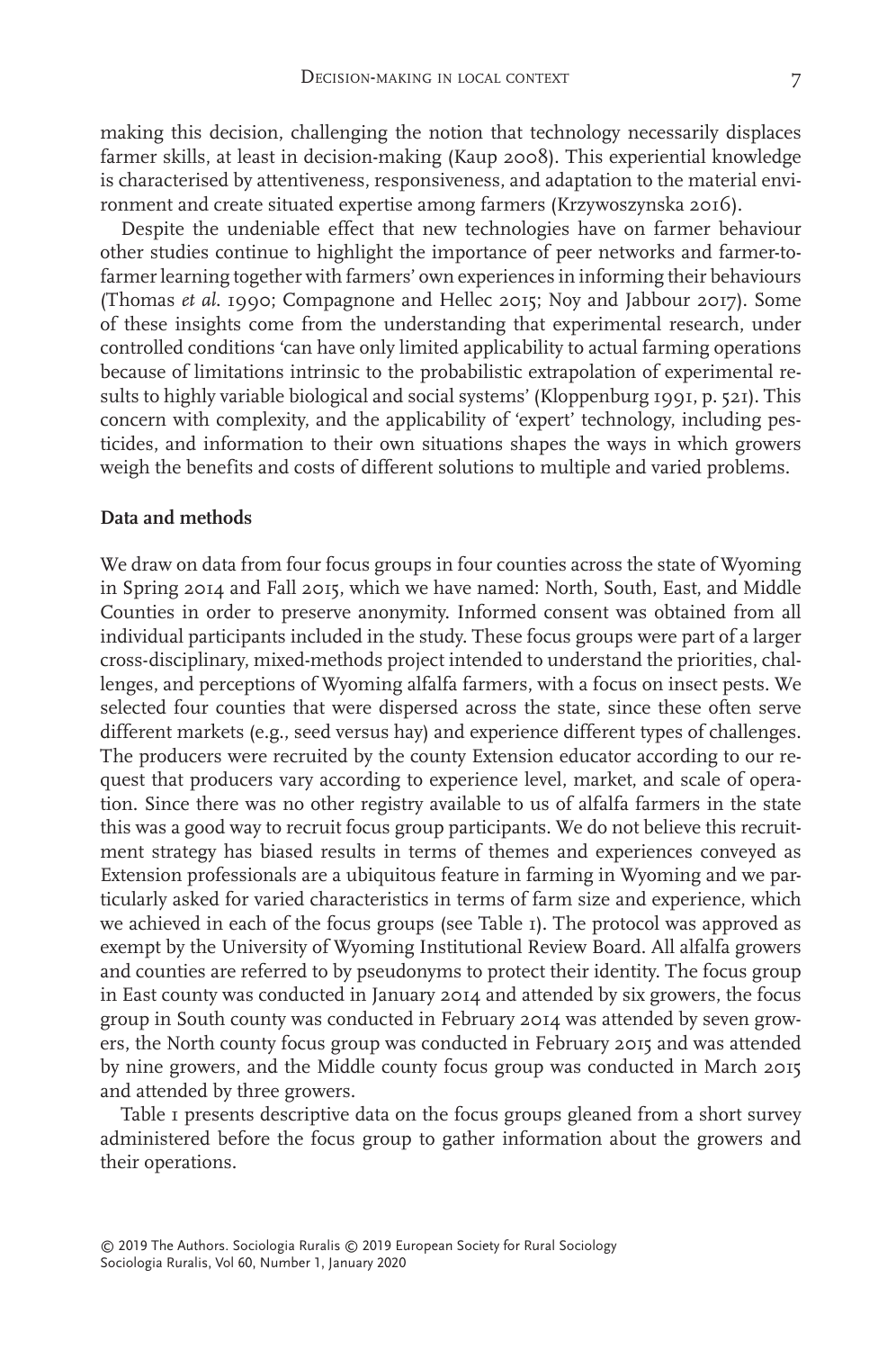| County                                                     | East          | South                       | North                                              | Middle                           |
|------------------------------------------------------------|---------------|-----------------------------|----------------------------------------------------|----------------------------------|
| Date of focus group                                        | January 2014  | February 2014               | February 2015                                      | March 2015                       |
| Number of<br>participants                                  | 6             | 9                           | 7                                                  | 3                                |
| Average acres for<br>total dryland crop<br>production      | 23.33         | 50                          | $\circ$                                            | $\circ$                          |
| Average acres for<br>dryland alfalfa                       | 6.67          | 12.5                        | $\circ$                                            | $\circ$                          |
| Average acres total<br>irrigated crop<br>production        | 883.33        | 396.88                      | 1022.11                                            | 234.33                           |
| Average acres irrigated<br>alfalfa                         | 537.5         | 318.75                      | 274.22                                             | 126.67                           |
| Average acres total<br>rangeland                           | 12.5          | 4115.38                     | 415.67                                             | 143.33                           |
| Alfalfa produced for                                       | Primarily hay | Primarily hay,<br>some feed | Half seed, Half on Hay and on farm<br>feed and hay | feed                             |
| Annual gross agricul-<br>tural sales (average<br>category) | $$250-500k$   | \$50-100k                   | \$250-500k                                         | \$100-250k                       |
| Percent of Household<br>Income from<br>Farming/Ranching    | 80.67         | 77.14                       | 90.67                                              | 66.67                            |
| Age (average<br>category)                                  | 45-54         | 45-54                       | 55-59                                              | 45-54                            |
| Education (average<br>category)                            | Some college  | Some college                | Some college                                       | Technical/voca-<br>tional degree |

Table 1: *Descriptive statistics for focus group respondents*

Overall, we had variability in both farm size and function: while growers in two focus groups had exclusively irrigated alfalfa others had a mix of both dryland and irrigated alfalfa. There was also variation in the use of alfalfa: ranging from primarily hay to combination with on-farm feed and in North county, alfalfa was also grown for seed. There was also diversity in terms of gross agricultural sales, with East and North county growers' having higher grossing farms, on average, followed by Middle then South counties. In South county and East county farming and ranching made up about 80 per cent of household income whereas in Middle county this was nearly 70 per cent and in North county slightly over 90 per cent. Finally, while all of our focus group participants were men, the participants from North county were on average older, and those in Middle county had the highest average level of education, at a technical or vocational degree whereas the average for growers in the other counties was some college education but no terminal degree. There was considerable variability both within and across focus groups both in terms of size and output but also in terms of how farmers discussed insect pest challenges, partly owing to the generative nature of focus group discussions.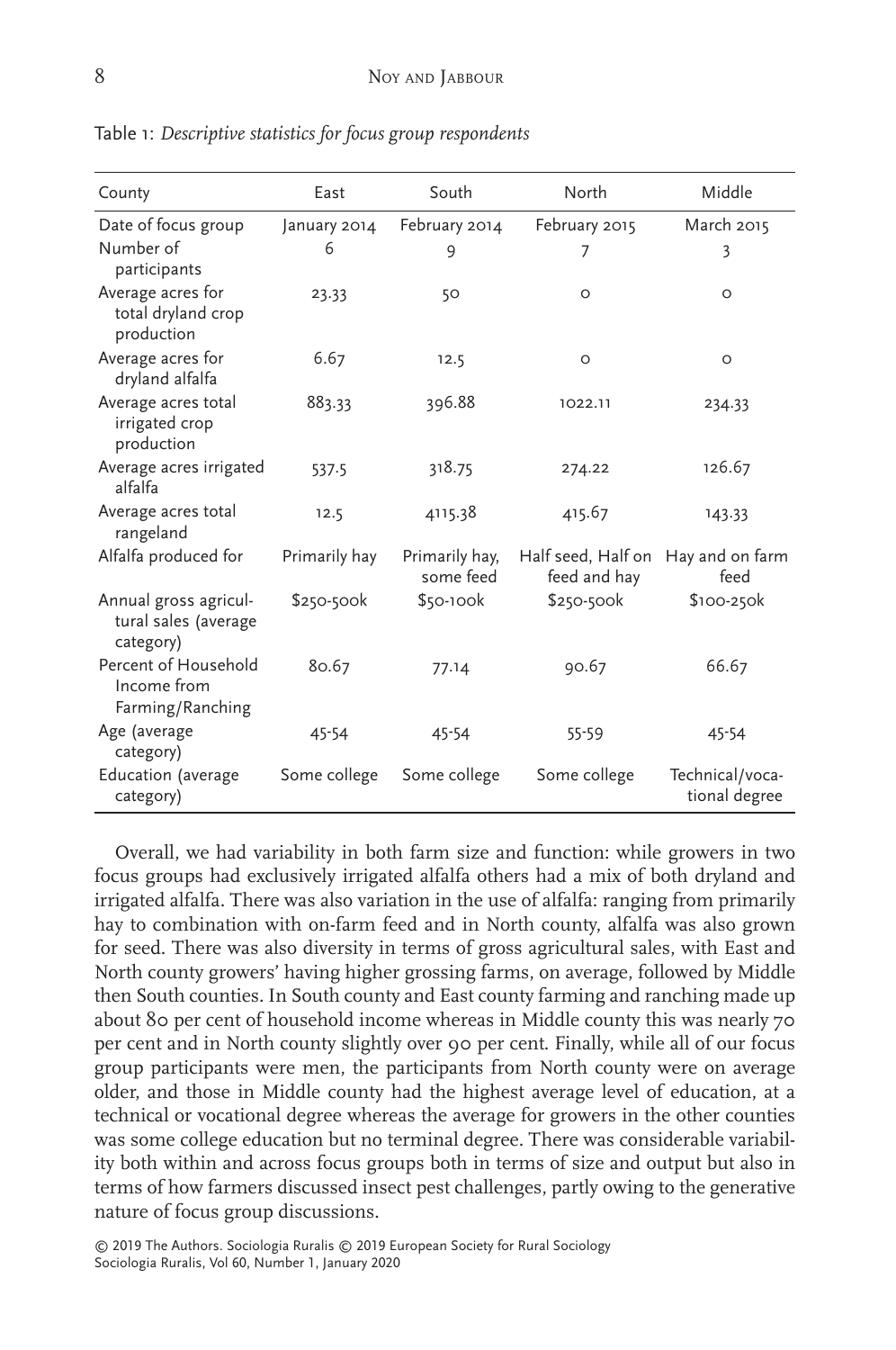We began the focus group with introductions of ourselves then asked our participants to introduce themselves, we then asked them about the insect pests they had encountered, which they considered most problematic and why, then how they address pest problems and in particular what influences their decisions to use particular management practices, where they went to learn about pest management in alfalfa, and finally what information would be useful to them. In this article we examine how alfalfa growers seek information in addressing uncertainty and challenges in dealing with insect pests and how they frame expertise, experience, and their own learning. Our understanding of learning, experience, and farmers' views of expertise are well addressed using the rich, interactive data generated by focus groups. Focus groups are particularly valuable in helping us understand how participants think about issues, giving priority to their language and concepts and their framework for understanding the world (Kitzinger 1994). Focus groups also de-centre methodological and theoretical individualism as they are a generative and collaborative information-sharing and gathering space. Group participants provide an audience for each other, and allow the researcher to observe shared meanings, discussion, and understandings. It is in the interaction that the researcher is able to best understand what respondents know and what they mean. In doing so, focus groups reveal dimensions of understanding and information exchange that are hidden in individual interviews or surveys because of their interactive and generative nature.

Our data analysis was thematic and conceptual: in particular, after all focus group recordings were transcribed, we examined themes as they related to expertise and advice. In this analysis we were guided by existing literature on expertise and experience, and insights about how farmers weigh and consider different sources of information on the one hand, and themes emerging from the data itself on the other. For the latter, we followed an inductive approach, thematically grouping discussions related to advice and decision-making and then using these themes to guide our discussion of results.

## **Results**

We began with an interest in expertise, experience, and farmer decision-making. Keeping in mind the issues highlighted in the literature on experience, expertise, networks, communities, and farmer decision-making we thematically grouped discussions of experience, expertise, and networks, allowing concepts and dimensions of discussion to emerge from the data. Our discursive analysis of the focus group data, yielded four primary themes: *first*, a discussion of experience in pest management, *second*, a discussion of neighbours and networks, *third*, a discussion of bias, particularly among chemical companies and, *fourth* and finally, dimensions by which farmers categorise and evaluate useful information. We proceed by discussing each of these themes.

#### *Experience and networks*

Consistent with existing studies, farmers reported relying heavily on experiential knowledge (Tousvalis *et al*. 2000; Morris 2006; Ingram 2008). The most commonly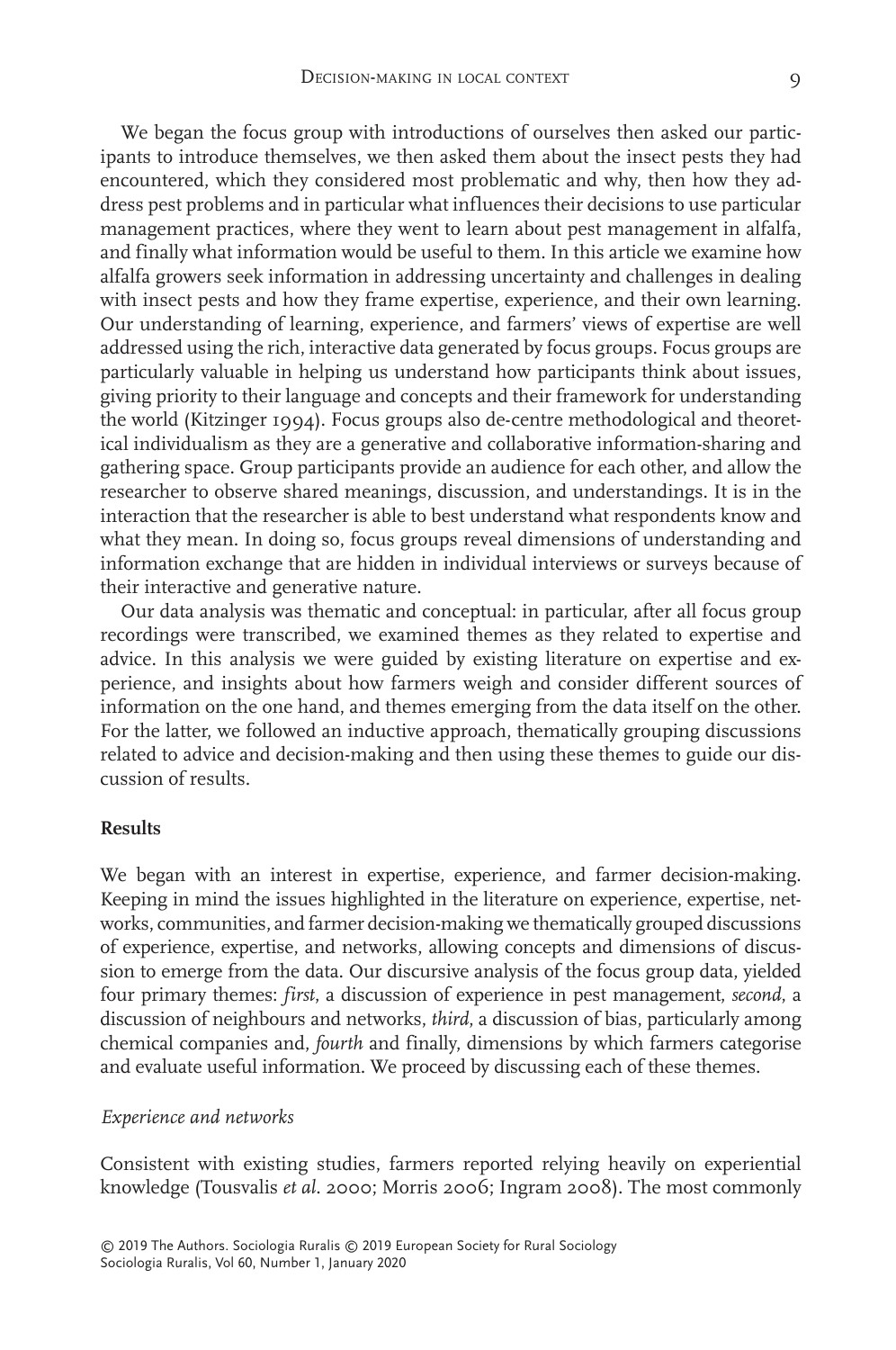mentioned sources for dealing with insects pests were experienced neighbours, rather than farmers' own experience: 'the guys who've just been doing it for years. they know what is good, especially like when you get into stuff you don't see like the grasshoppers and the beetles … I'd say that I count on my friends and neighbours more than anybody' (Ned, South County). Friends were named as significant as well, reinforcing the importance of trust and social (not only physical, as in the case of neighbours) closeness in shaping farmers' information seeking.

This was echoed in the other focus groups with some mention that reliance on neighbours sometimes did not even require a conversation, but rather just observations:

'Richard: But then again, you're also, you're out irrigating and you meet your neighbour and out driving the sprayer and ask me what I'm spraying, and I ask what he's spraying. And uh, but then you talk to them and say well I've started to see this in my fields, and well that's starting to come out in my fields too. You kinda plot your neighbours too.

Cole: I don't even talk. I just see Zeke's sprayer in the field and I just start sweeping. Find out what he's spraying for' (North County).

This idea of watching one's neighbours was passed on generationally: 'When I first started farming, my dad told me that Wyatt across the road – when he hooks up the plow you go hook up the plow. When he takes it to the field, you go to the field. And there's a lotta truth to that' (Art, East County). 'Old timer' was the descriptor for experienced Wyoming farmers that emerged in two of the four focus groups. The discussion of following neighbours' lead in this focus group was preceded by an exchange that noted that first-hand experience was an excellent teacher, but also discussed the importance of new information, often imparted by neighbours:

Art: Cause we've seen people move in from out of state or where ever, first of all some of 'em weren't from an Ag[rictulture] background and thought farming was easy. Throw the seed ya harvest and just bank it. But there's and often times there's a reason you neighbour is doing this, this, this and this. You may not have done it Wisconsin but ya do it here. And (pause) it doesn't, it is a smart move to go talk to the old timer and say, not that the old timers can't adopt new practices, they need to but,

Tim: They're yeah, they're doing that stuff for a reason and most of the time it's not because of, it's not because they just want the extra work … It's worked for 'em in the past (East County).

Alfalfa weevil was unanimously, across the focus groups and farmers, named the most problematic insect pest. Sam, in East County, notes that watching and talking to neighbours was important in particular because alfalfa weevil would devastate a crop very quickly: 'Another thing I noticed is you can check 'em on Monday and everything looks still pretty good and then on Wednesday you could've lost half your field, They can skeletonise the crop in, in two days, it's just amazing how fast they can, so you can be hunting 'em and looking for 'em and think there's not very many, so it's almost like one of those deals where you should get on a rotation where you do it all the time consistently, you know'. In terms of deciding, what to do about alfalfa weevil in a given season, growers noted talking to neighbours as soon as they saw 'symptoms':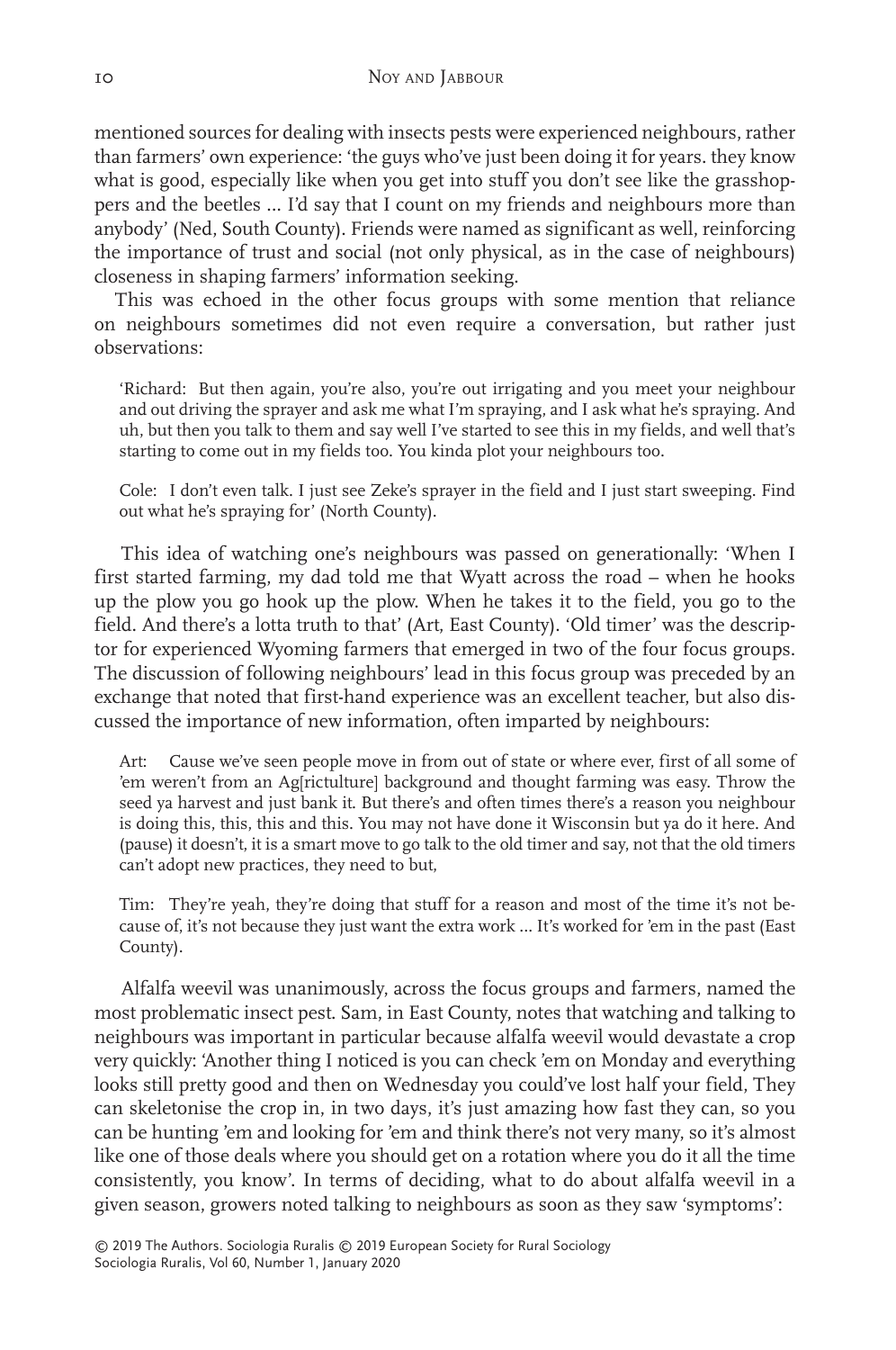Gabe: You ask your neighbour.

Tim: And here's how your neighbour knows.

Gabe: You'll see your crop kind of go to hell (East County).

In another focus Lawrence echoed this sentiment: '… there's a wealth of information if you'll talk to the guys that have been in this country their whole life farming they've seen a lot of things' (Middle County). Therefore, observing and interacting with neighbours, who were experts by virtue of their experience, was a popular and successful insect pest management strategy.

Substantively, several interventions to manage insect pests were suggested by neighbours: disturbing the soil was a common response to alfalfa weevil, and this practice was deemed effective because of farmers' own experiences or the advice of experienced farmers (Middle County, South County). In this way, neighbours and farmer friends provide diagnostic information about which pests and amounts but also prognostic information about how to manage pests. One farmer indicated that while he had not tried it and did not know if raking the soil would lead to less yield loss from weevil this was something that he was interested in trying: 'I like the idea of rake. I really think there is probably, definitely something to that. It's not a practice that I've used but I mean it's definitely a practice that, is definitely worth trying, you're gonna rake it anyway' (Matt, East County).

These exchanges underscore the generative nature of focus groups, where farmers were able to learn from one another and evaluate information based on their experience. Soil disturbance via harrowing was also thought to be a deterrent in not only disturbing weevils but also egg masses for later in the season, Matt continues: 'You know I wonder, I never thought about this and I harrow all my alfalfa fields every year, I wonder if harrowing does something to disturb the egg masses … like I said, I haven't had a problem [with weevil] in the last couple years but I harrow every spring, and I haven't had, I haven't like I a problem on you know, here and there on fields but the past five years but consistently I don't have a problem.' Discussions of soil disturbance were particularly interesting because some farmers, as the above quote from Matt demonstrates, did not think extensively about *why* it worked prior to the focus group, but had simply taken it on experience.

#### *Neighbours as variables and neighbourliness as community-building*

Neighbours functioned as important sources of information, and most valuably proximal and local information, but neighbours were not only a *source* but also an important *variable* in the type and quantity of insect pests encountered and their treatment. For example, one grower indicated that he has been relatively sheltered from weevil because of the isolated location of his field: 'I didn't have any weevil last year. And I think part of it, that's where my hay is, there isn't a lot of neighbours around … There is a field of grass alfalfa next to me and then the rest of its just rangeland' (Darren, South County).

Because insects are mobile, there is an important coordination component, beyond whether and how close by the neighbours are there was a consensus that whether neighbours sprayed insecticides in their fields has implications for the effectiveness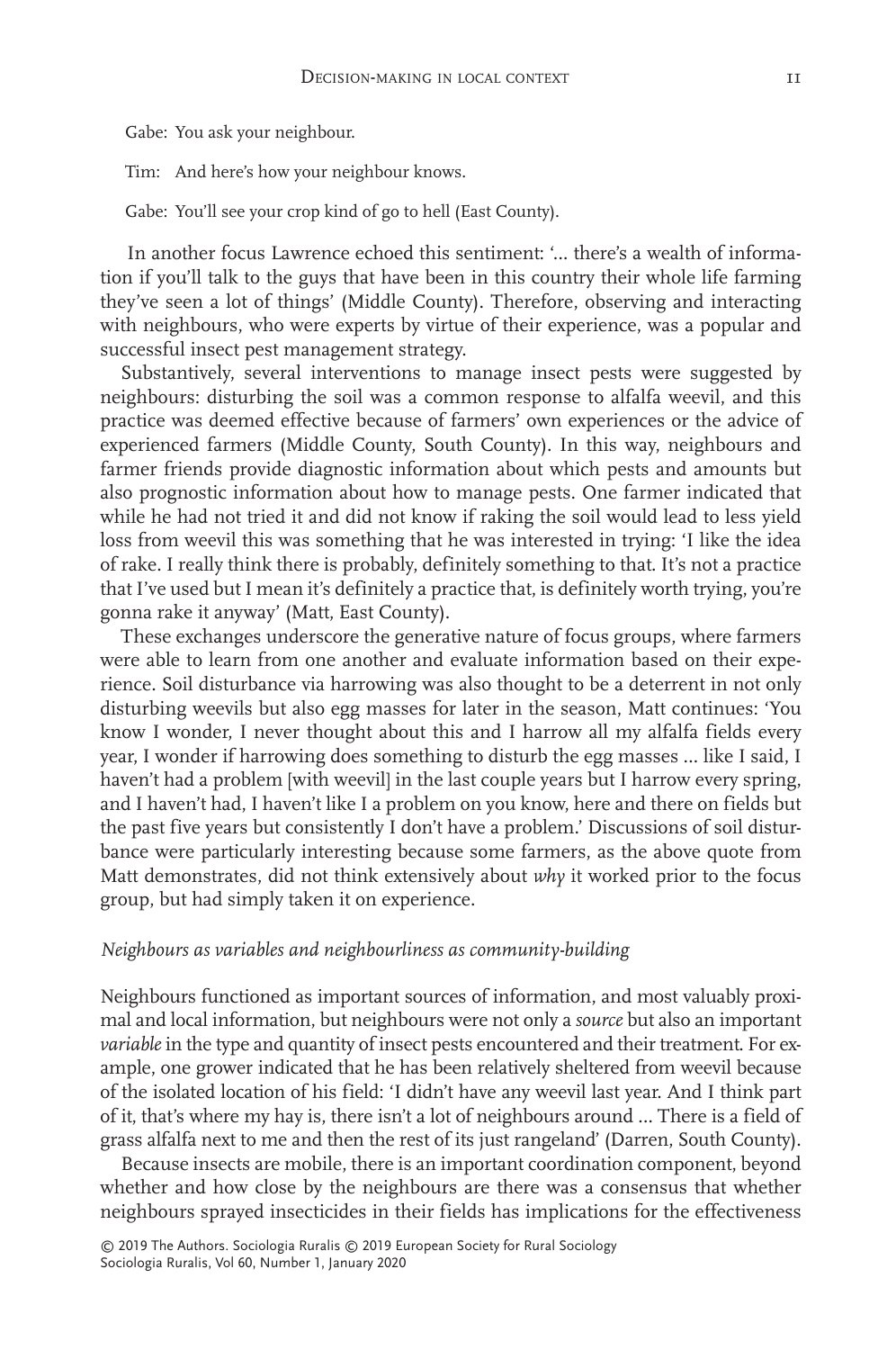of pest management in growers' own fields: 'We got the big ranch up the canyon you know, quite a few thousand, 10,000 plus acres and the guy I work for, you know, he's wealthy so he goes in and he sprays his, but the [other] one didn't spray so they all would come back on us anyways' (Ned, South County).

Coordination with neighbours was important in terms of not just *whether* to spray but *what* to spray. Many of the growers used aerial spraying, and hired someone to spray (that is, they did not own their own spraying plane), and this was often the only person available. Therefore, those with smaller acreage typically deferred to their larger acreage neighbours and/or the sprayer as that was their only option if they wanted to spray: 'That's what everybody else is spraying, and that's what the plane's set up for, so, my small acreage, I don't argue I just say what are they doing? That'll work for me. Maybe that's crazy, and out there where we're at we're pretty isolated. So you either have them spray when they're there or you don't' (Lawrence, Middle County).

Farmers also discussed the importance of acting neighbourly themselves, not just in terms of sharing advice and sprayer planes but also to warn those that had bees on their property when spraying, since most of the pesticides were harmful to bees. Later in this same focus group one grower shares 'We told them when they were gonna spray and I says you need to come out and watch or whatever you know. And cover them [the bees] or something. And the come out and threw a quick tarp over them for a little while' (Zach, Middle County).

# *Chemicals: flexibility in cutting and concern about corporate agendas*

Chemicals were a popular choice in insect pest management. Despite the promise of early cutting and soil disturbance, ultimately, however, for alfalfa weevil the growers agreed that spraying pesticides was the only option if early cutting, dragging, and other strategies were not effective. Spraying had the added benefit of allowing flexibility, since early cutting (getting the crop harvested before the insects ravaged it) was another popular, though limiting approach: 'So that's a big, a big reason why we spray a lot … it means I'm not going to have to cut because of bugs, I cut whenever I wanna cut' (Jason, Middle County). Therefore, even techniques that were deemed effective (either owing to others' recommendations or farmer's own experience) were eschewed because of other considerations such as time, timing, and yield. This underscores the contingent nature of decision making in the farming context, which varies not only by season, but also by farmers' goals, including flexibility beyond the standard focus on quality and quantity of crop harvest.

Growers then would often turn to chemical companies and their representatives in dealing with insect pests. Dan, one of the participants in the South County focus group, who had emerged as a particular good local source (everyone in his focus group turned to him for advice save one, and the one who did not indicated: 'I just met Dan today, so I don't go to Dan, but I'll probably start going to Dan' which prompted another grower to suggest 'Get his phone number before you leave'). When asked where he got his information Dan suggested that when he had questions he asked 'Oh, usually the people with the chemicals or whatever, there. BASF or you know DuPont [chemical companies], any of 'em, they all have their chemicals and what they're doing with em' (South County). Farmers often consulted chemical companies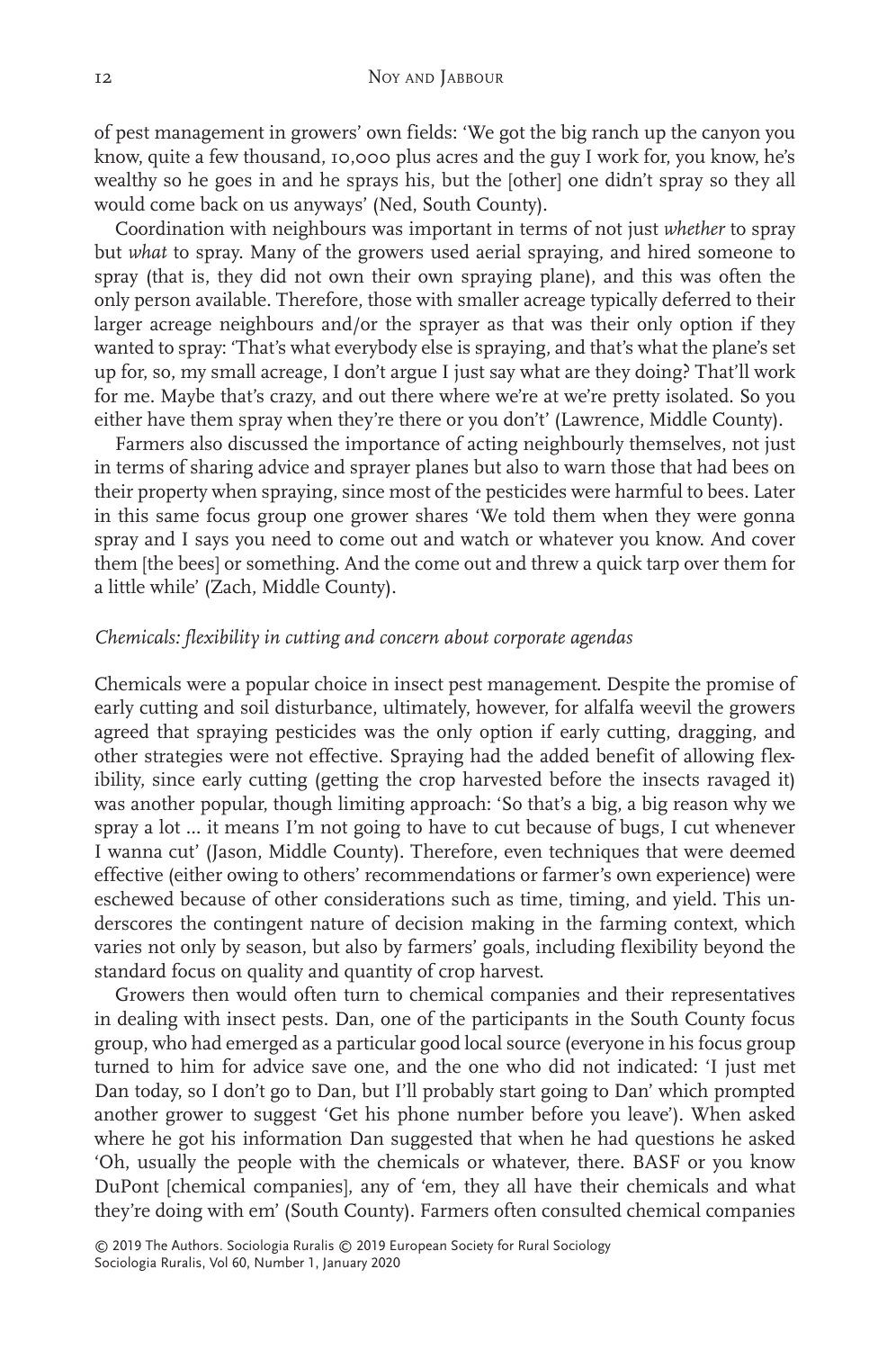in conjunction with Weed and Pest as another respondent elaborates 'Sprayer guys, yeah the local co-op guys or weed and pest, if I ever have anything' (Darren, South County).

One member of another focus group noted that this reliance on chemical company and even farmer co-op representatives despite being mentioned as very helpful (a 'blessing' in East County) may be problematic because of their interests: 'You always got to keep in mind that they're trying to sell chemical' (Cole, North County). However, there were differences of opinion about how biased chemical companies were. For example, in the discussion of the co-op representative who was a 'blessing' and 'walked more fields' than anyone else they knew in East County did not raise any issues of bias among that set of farmers. Others were more cynical about their motives: 'they get a commission for what they sell. Sometimes they want to sell you the most expensive and most, I mean that's my own personal feelings, you just got to be careful, you gotta make your own decisions' (Grant, North County) while another notes that it may not be bad intentions, but rather the complexity and differences across fields: 'And sometimes they will be giving you the best advice they can based on what they know. But they haven't been in your field with your soil and set up or that year where you got all that rain that they've never had before' (Richard, North County).

We ended each focus group by asking what kind of information growers would like more of (in an effort to make future research by the project team useful to growers and to understand where information gaps lay). One grower indicated that he was doing his own research about quality in dry versus wet hay in terms of protein content in particular but would like the university to do some more of this research (Dan, South County). In another focus group growers requested perhaps not new information but unbiased information: 'I guess having non-biased information out there too … knowing whether it's non-biased on the chemical or whatever you're using, you know to where there are studies done on it and, you know that it ain't the company studies it's universities or whatever else you know, to do that …' (Tom, North County).

# *The utility of different types of information: relevance, locality, accuracy, and diagnosis/ prognosis*

Information was also judged not just based on *source* and along questions of bias, but was also based on *types* of information: its relevance, accuracy, and whether it was diagnostic or prognostic in addition to local versus universal information which altogether helped determine the utility of information to farmers. One distinction was between relevant and irrelevant information rather than its accuracy. As Richard explains: 'Yeah, because sometimes even if you find the information, like I said, you gotta sort through is this actually information we can trust? And if you trust it, is it something you'd actually use' (North County). Particularly, some information was not doubted to be accurate but its practical significance was in question, one grower reports that he read in a trade magazine:

Jason: 'If you get past 4 July[for cutting] then you're starting to get into potential monsoonal flows, and you'll start to have those afternoon thunderstorms pop up and it's more hit or miss. So we want to be ready to go in that window and then you know you're looking at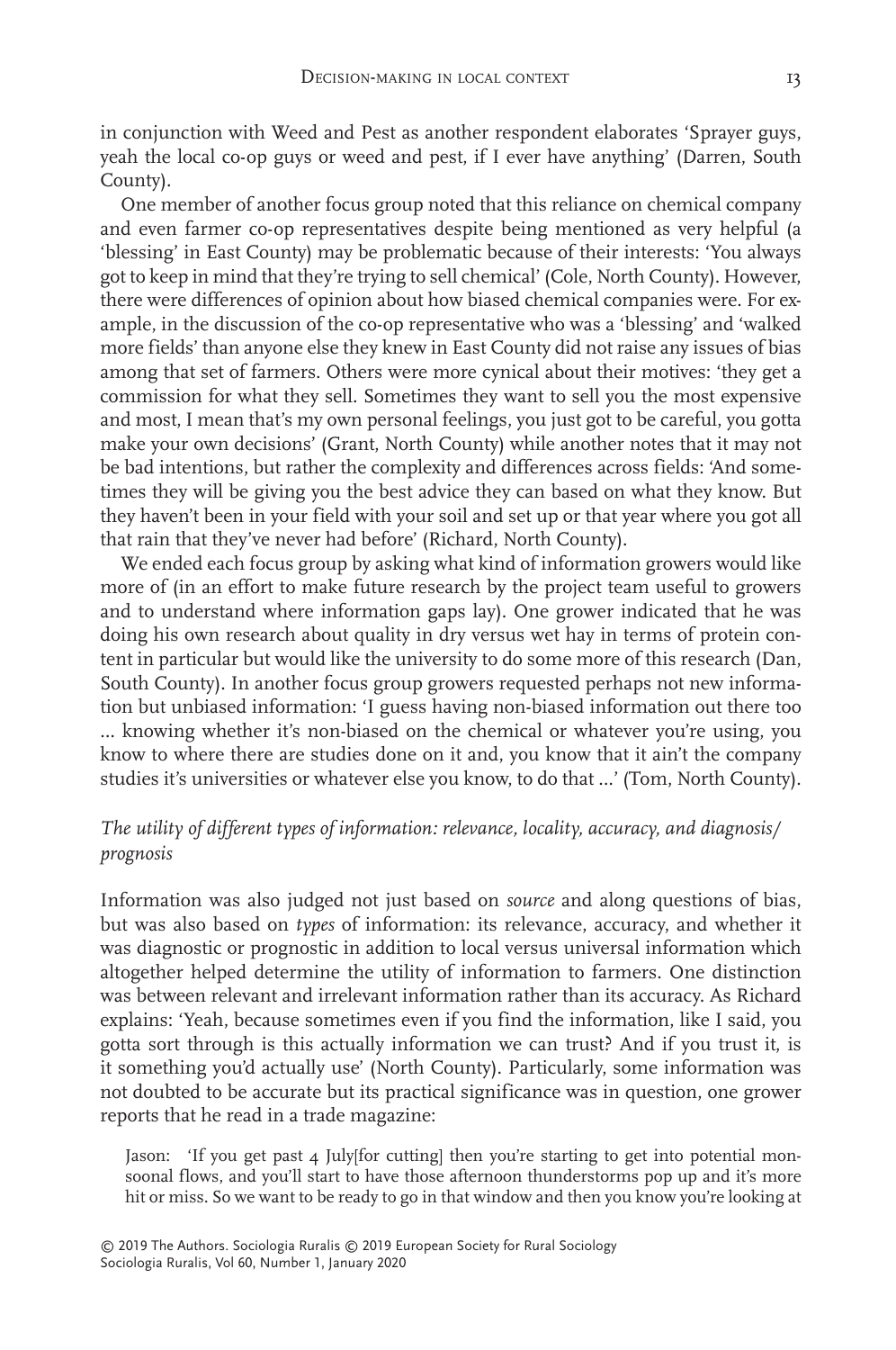those factors, how, when did I irrigate? What last? You're kinda trying to do the water, do you get to sequence it? We're gonna cut this hay first, we're gonna go to that hay, we're gonna go to that hay. So and that's where I get a kick out of like these, you read these Hay and Forage [a magazine], and they say you get higher protein if you cut your hay in the afternoon. And I, no doubt someone got tenure off of proving that you can (laughter) get more, a tenth of a percent or half percent, of protein more by cutting your hay in the afternoon. And God bless those people, but there's no way that I can just cut my hay in the afternoon and get that half a percent of protein. There's so many other things that go into it. (laughter) You know what, when I read that I just laughed. I don't know if you saw that, it was in Hay and Forage, it was like afternoon hay cutting has higher protein.

Lawrence: I've heard so many different ideas like that over the years that at some point you just kinda.

Jason: Oh I'm sure they proved it. But I can't really only cut half a day' (Middle County).

The question here was not whether this information was accurate but whether it was useful and the assumption was that it was an academic that had conducted this research (and earned tenure for it) when it held little practical value to farmers because of other considerations and variables. This information was not useful not necessarily because it was universal or irrelevant: farmers care about protein content in their hay, but rather the information did not account for the complexity of competing considerations in decision-making.

Farmers' own experiences and neighbours' advice were particularly valued because the information was both local and tailored to farmers' own challenges, rendering it *useful*. That is, being local was prized as both an attribute of the source but also the type of information. County Weed and Pest and Extension officials were identified less often than neighbours, friends, and even chemical company representatives as sources of information and advice but were trusted more than the latter: 'I call my other neighbour, they're a friend of ours. But I call the County Weed and Pest almost always for weeds. I talk to the neighbours too. But also my Dad's been doing it in this country since I was little tiny. So he's a pretty good source' (Lawrence, Middle County). Here experience results in localised expertise.

Different sources were also consulted for another dimension distinguishing types of information: prognostic versus diagnostic. Extension professionals and Weed and Pest personnel were more likely to be asked for factual information, such as help identifying insects: 'I had Cody [local Extension professional] come out thinking it was the cutworms cause it looked like a cutworm damage but there was just nothing and we dug down and there wasn't anything (Nick, South County).

Similarly, a co-op representative was known in the area for being able to raise an alarm early about weevils, not only because of his education but also his experience: 'He's an agronomist that, with the [name removed] co-op and because those agronomists are in so many different fields in this area all the time they see a problem they'll report it and when, when Harry [co-op representative] says well we're beginning to see some alfalfa weevil in some of these fields, at that point I maybe haven't, I maybe haven't checked for any alfalfa weevil but at that point when I hear Harry say that on his programme I'm gonna, I'm gonna go start checking for some alfalfa weevil' (Tim, East County)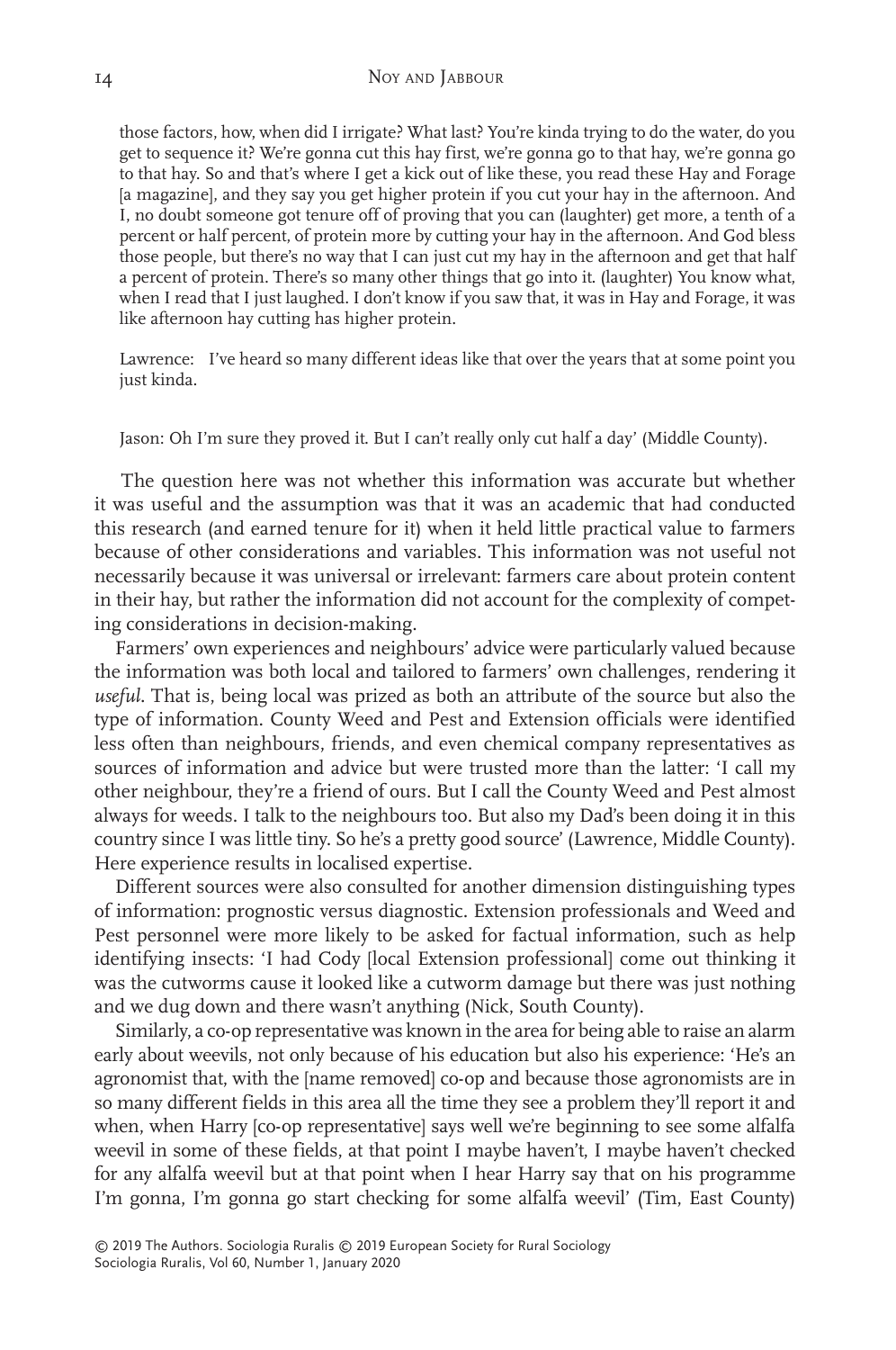and another adds: 'Harry's one of those people you can believe everything he says … This guy's been in more fields than any man I've ever met' (Art, East County). Beyond diagnostic information identifying insect pests which farmers often turned to Weed and Pest, Extension, and sometimes co-op representatives for, neighbours were the preferred source for pest management – prognostic – information as discussed above.

Another issue was a question of accuracy of information: information was sometimes deemed inaccurate if it conflicted with experience. In addition to concerns about chemical company representatives being biased there was also concern that experts were simply wrong. This concern was voiced in connection not to agronomists but to a vet, and the benefits of different kind of hay (high versus lower protein) for feeding different (younger or older) animals (Middle County).

In the face of contradictory evidence, we found that farmers trust their own experience over that of experts. This does not mean, however, that they necessarily dismiss expert information in other settings. That is, farmers are selective and reflexive about the information they believe, based on their own experiences, and that of peers. This suggests that if universal knowledge is to be taken up by farmers, it requires some translation and introduction by trusted informants. However, our focus group also yielded an exception to the pattern that information that is local, relevant, and accurate would be useful. Soil and subsequent insect disturbance, which was preferred to spraying pesticides, partly due to cost, was sometimes untenable because of the time it took beyond difficult terrain, where rocky land was noted in the Middle County focus group as making it unfeasible to harrow. Ned explains that the issue was not terrain but time: he does not 'have the time to do what you're trying to [because you have to] get on to the next field that's just more, that's another eight hours, six hours of work' (South County). This information was therefore relevant, deemed accurate, local, and prognostic but was less useful given other constraints and factors, including time.

The growers therefore distinguish different types of information together with the source of information, where companies were motivated by sales and therefore perhaps providing biased information as compared with university scientific studies which were viewed as more trustworthy (though not always practical or workable, such as only cutting in the afternoon to increase protein content). Farmers then considered local versus universal information, where trust in each depended on the sources and its relevancy. That is, information could be relevant (e.g., strategies for maximising protein content) but not useful because of local conditions or overriding considerations (e.g., flexibility in cutting).

## **Discussion**

Our results reveal some interesting insights. In order to be useful, expert information needed to be local and to consider the complex realities of farming. When farmers questioned information, it was because it did not fit with their experience, whether that information was from experts or others. Neighbours were particularly valued for their experience based-insights, consistent with accounts that note the importance of trust and networks in utilisation of expert information (Wynne 1992; Clark and Murdoch 1997; Baumgart-Getz *et al*. 2012). However, our analysis also finds that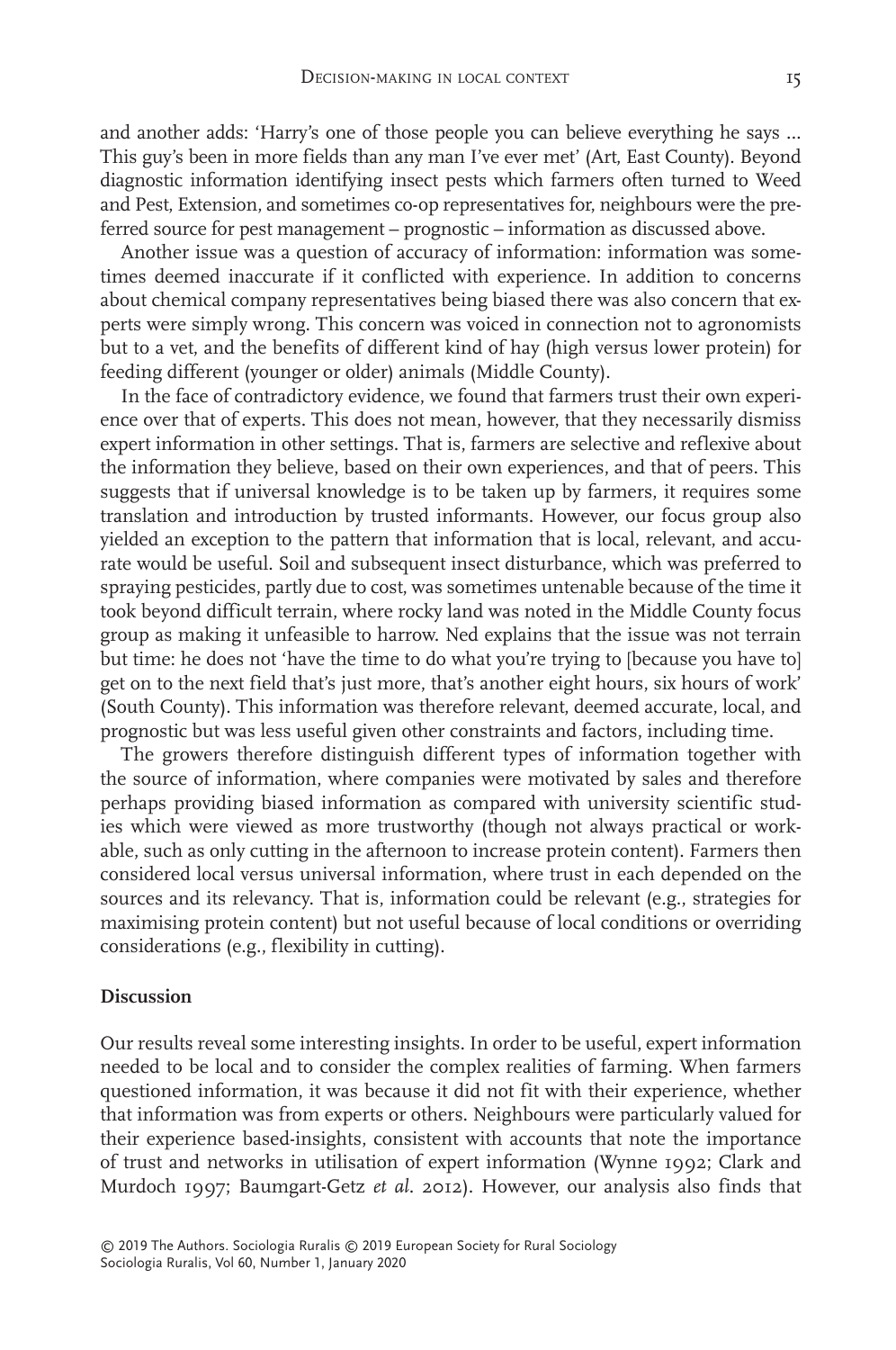neighbours are not only a source of information, but an important variable in guiding growers' insect pest management strategies. Some information was not challenged on accuracy grounds, but rather, was simply deemed irrelevant or not useful albeit correct. That is, this information focused on only one variable (early cutting to maximise protein content, or soil disturbance to manage insect pests) without considering the complex realities faced by farmers who had to juggle the weather, water availability and rainfall, insect pests, weeds, yield and quality of the crop, and their buyers among other factors.

Weed and Pest and Extension professionals, especially those who had deep roots in the community, were seen as valuable and trusted sources of information, especially for diagnostic purposes. In this way, they were not only experts by virtue of education, technical credentials, or scientific methods but also experts with localised information and experience, which made their advice particularly valuable. Therefore, their expertise did not rest necessarily on their scientific training but also on their experience in these counties and communities. Chemical companies and co-op representatives on the other hand received more mixed treatment. They were viewed as important sources of information, unsurprisingly about chemicals, but growers also expressed that their interests (in selling products) may bias the type of information and advice they provided. This is consistent with existing studies that point to the fact that farmers are more open to expert information when experts, in our data these are Weed and Pest and Extension personnel, interact with farmers and build trust (Wynne 1992; Clark and Murdoch 1997).

Our results extend the literature in rural sociology and agriculture on farmers by underscoring the reflexive nature of farmers' information seeking, validation, and utilisation, and the primary actors from which they draw on. In doing so, we identify how farmers think about the utility, relevance, and bias in information that they receive, together with the importance of personal, communal, and local ties in decision making. Our analysis further identifies the dimensions by which farmers evaluate information: relevancy, accuracy, and whether it is prognostic/diagnostic and local/ universal, all of which, together with other considerations about each growers' priorities, feed into their assessment of its utility. Our findings can be useful to Weed and Pest, Extension, and other actors in agriculture who create materials and offer assistance to farmers. The dimensions of information-evaluation discussed by farmers together with other competing demands (time, resources) can be used to more relevantly frame Extension communications intended for farmers. Our results suggest that both rural sociologists and practitioners should account for how neighbours function as a resource in terms of information and experience, but also as variables to be contended with, especially in smaller farms (e.g., those that share a spraying plane with a neighbouring farm), working to both expand and constrain farmers' decision-making. Finally, our analysis highlights the conceptual utility to sociologists of considering experience – both one's own and neighbours—as a type of expertise, beyond scientific and technical expertise which focuses on methods and credentials, to experience which focuses on outcomes, and is prized in situations where isolating a single issue or variable (e.g., weather, insects pests, weeds) is impractical and impossible for practitioners, as is the case with farming.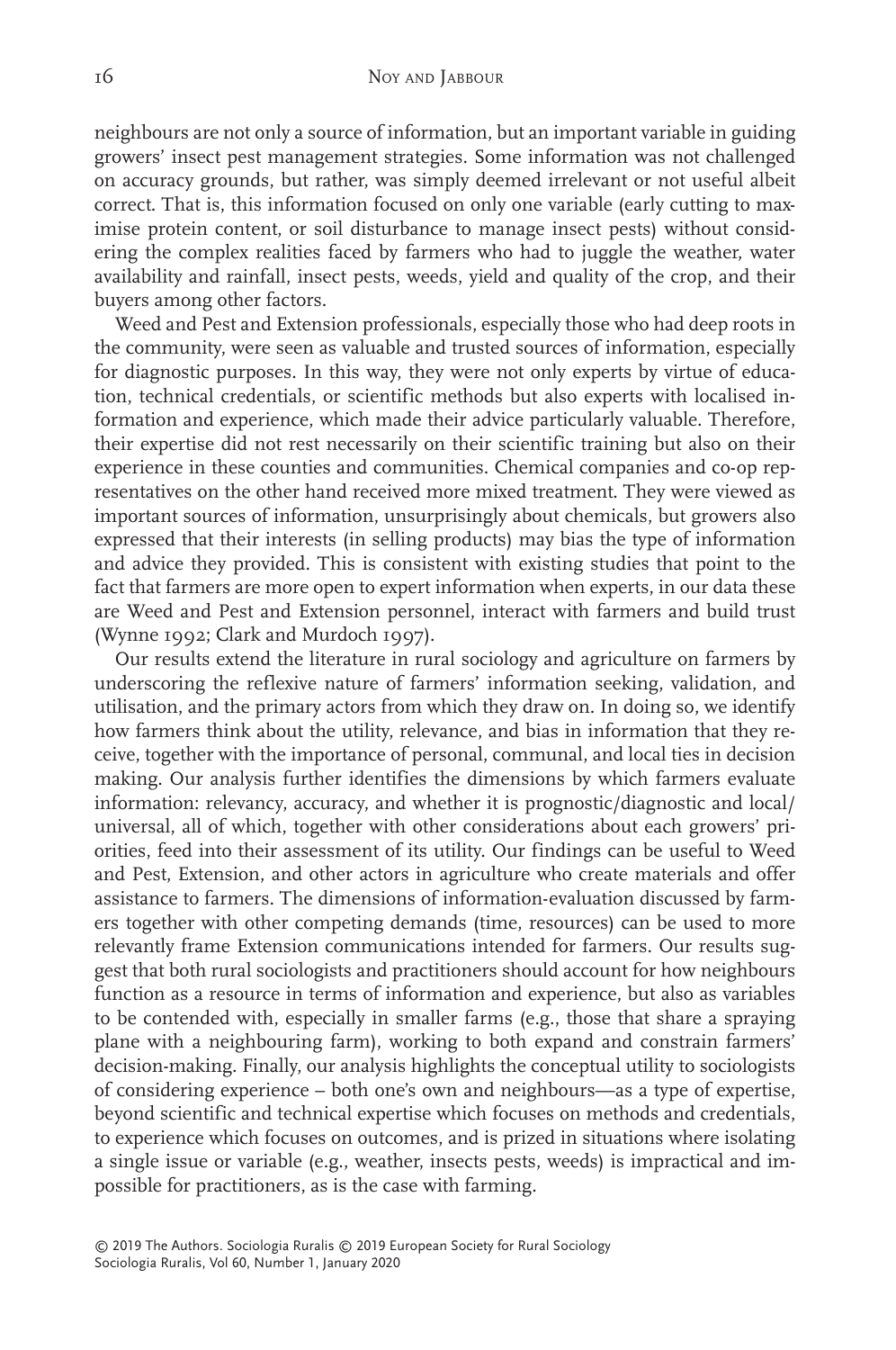#### **Conclusion**

The alfalfa growers we spoke to reported neighbours as a primary source of advice as well as drawing on their own experience, together with Weed and Pest offices, Extension personnel, and other sources. Farmers often turned towards chemical treatment for insect pests, but rather than saving labour this was seen as maximising crop yield. The question of when to apply chemicals (especially in relation to crop cutting time) relied on experience and expertise and neighbours' decisions and behaviour, contradicting the classic formulation of labour deskilling whereby chemicals and technology come to replace experience and expertise of farmers. Far from diminishing farmer reflexivity and farmer involvement in farm management decisionmaking, these technological, including chemical, innovations and products require careful attention in farmer decision-making about insect pest management amidst a myriad other information and considerations.

Weed and Pest and Extension personnel were viewed as valuable sources of information partly because of their deep embeddedness in the community, underscoring the importance of networks. Experience in particular was prized given the localised nature of challenges, and the relationship between weather, weeds, insect pests, water availability, and market demands. This is consistent with existing literatures that note the importance of local knowledge and the importance of networks in knowledge exchange. But, neighbours did not function only as sources of information, but as important variables in insect pest management: what and when to spray and what kinds of pests became problems depended on neighbouring farms, and neighbour farmers' pest management strategies.

## **Conflict of Interest**

The authors declare no conflict of interest.

# **Acknowledgement**

The authors thank Chloe Anna Skaggs and Seth Gill for transcription assistance and University of Wyoming Extension and Wyoming Weed and Pest professionals for support in recruiting participants, and to Ann McCranie and Tim O'Brien for comments and suggestions. We acknowledge the Wyoming Agricultural Experiment Station Competitive Grants Program for funding provided through the National Institute of Food and Agriculture, U.S. Department of Agriculture, under Accession #1002267.

\*Corresponding author.

#### **References**

- Baumgart-Getz, A., L.S. Prokopy and K. Floress (2012) Why farmers adopt best management practice in the United States: A meta-analysis of the adoption literature. *Journal of Environmental Management* 96 pp. 17–25
- Bell, S.E., A. Hullinger and L. Brislen (2015) Manipulated masculinities: Agribusiness, deskilling, and the rise of the businessman-farmer in the United States. *Rural Sociology* 80 (3) pp. 285–313

Sociologia Ruralis, Vol 60, Number 1, January 2020 © 2019 The Authors. Sociologia Ruralis © 2019 European Society for Rural Sociology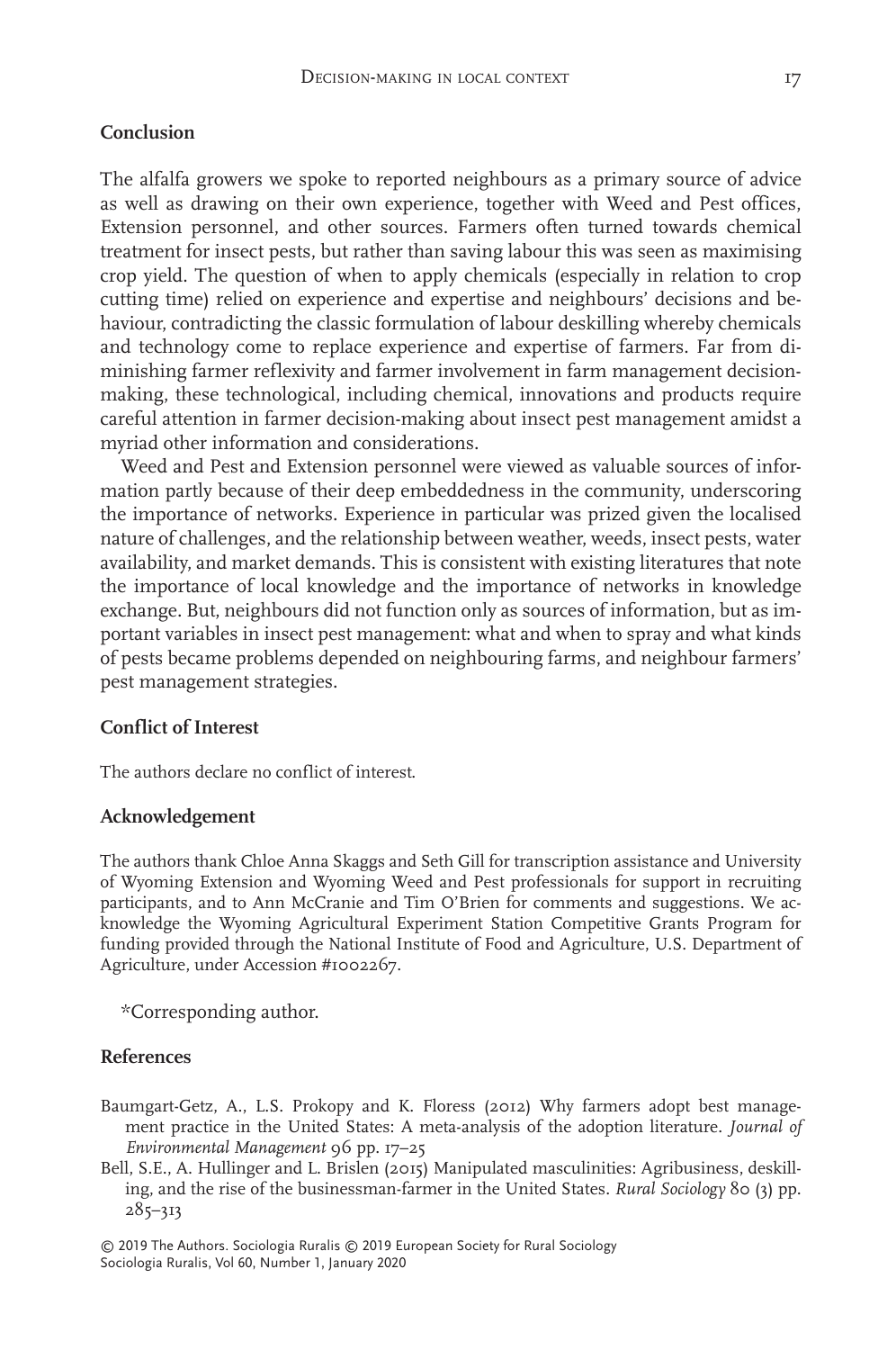- Bessette, D., S. Zwickle and R. Wilson (2018) In the weeds: Distinguishing organic farmers who want information about ecological weed management from those who need it. *Renewable Agriculture and Food Systems* FirstView, published online 31 January 2018 pp. 1–12
- Braverman, H. (1974) Labor and monopoly capital: The degradation of work in the twentieth century (New York: Monthly Review Press)
- Clark, J. and J. Murdoch (1997) Local knowledge and the precarious extension of scientific networks: A reflection three case studies. *Sociologia Ruralis* 37 (1) pp. 38–60
- Compagnone, C. and F. Hellec (2015) Farmers' professional dialogue networks and dynamics of change: The case of ICP and no-tillage adoption in Burgundy (France). *Rural Sociology* 80 (2) pp. 248–273
- Crawford, C., J. Grossman, S.T. Warren *et al*. (2015) Grower communication networks: Information sources for organic farmers. *Journal of Extension* 53 (3) pp. 3FEA9
- Eckert, E. and A. Bell (2005) Invisible force: Farmers' mental models and how they influence learning and actions. *Journal of Extension* 43 (3) pp. 3FEA2
- Eckert, E. and A. Bell (2006) Continuity and change: Themes of mental model development among small-scale farmers. *Journal of Extension* 44 (1) pp. 1FEA2
- Fitzgerald, D. (1993) Farmers deskilled: Hybrid corn and farmers' work. *Technology and Culture* 34 pp. 324–43
- Franz, N., F. Piercy, J. Donaldson *et al*. (2010) How farmers learn: Implications for agricultural educators. *Journal of Rural Social Sciences* 25 (1) pp. 37–59
- Ingram, J. (2008) Agronomist-farmer knowledge encounters: An analysis of knowledge exchange in the context of best management practices in England. *Agriculture and Human Values* 25 pp. 405–418
- Jabbour, R., S. Zwickle, E.R. Gallandt *et al*. (2013) Mental models of organic weed management: Comparison of New England US farmer and expert models. *Renewable Agriculture and Food Systems* 29 pp. 319–333
- Jabbour, R., E.R. Gallandt, S. Zwickle *et al*. (2014) Organic farmer knowledge and perceptions are associated with on-farm weed seedbank densities in northern New England. *Weed Science* 62 pp. 338–349
- Kaup, B.Z. (2008) The reflective producer: The influence of farmer knowledge upon the use of Bt corn. *Rural Sociology* 73 (1) pp. 62–81
- Kitzinger, J. (1994) The methodology of focus groups: The importance of interaction between research participants. *Sociology of Health & Illness* 16 (1) pp. 103–121
- Kloppenburg, J.J. (1991) Social theory and the de/reconstruction of agricultural science: Local knowledge for an alternative agriculture. *Rural Sociology* 56 (4) pp. 519–548
- Krzywoszynska, A. (2016) What farmers know: Experiential knowledge and care in vine growing. *Sociologia Ruralis* 56 (2) pp. 289–310
- Long, N. and J.D. van der Ploeg (1989) Demythologizing planned intervention. *Sociologia Ruralis* 29 (3/4) pp. 227–249
- Merton, R. ([1942] 1973) The normative structure of science. Pp. 267–280 in N. Storer ed., The Sociology of Science (Chicago, IL: University of Chicago Press)
- Moore, K.M. (2008) Network framing of pest management knowledge and practice. *Rural Sociology* 73 (3) pp. 414–429
- Morris, C. (2006) Negotiating the boundary between state-led and farmer approaches to knowing nature: An analysis of UK agri-environment schemes. *Geoforum* 37 pp. 113–127
- Morton, L.W., G. Roesch-McNally and A.K. White (2017) Upper Midwest farmer perceptions: Too much uncertainty about impacts of climate change to justify changing current agricultural practices. *Journal of Soil and Water Conservation* 72 (3) pp. 215–225
- Nelkin, D. (1975) The political impact of technical expertise. *Social Studies of Science* 5 pp. 35–54
- Niemec, R.M., N.M. Adroin, C.B. Wharton *et al*. (2016) Motivating residents to combat invasive species on private lands: Social norms and community reciprocity. *Ecology and Society* 21 (2) pp. 30–40